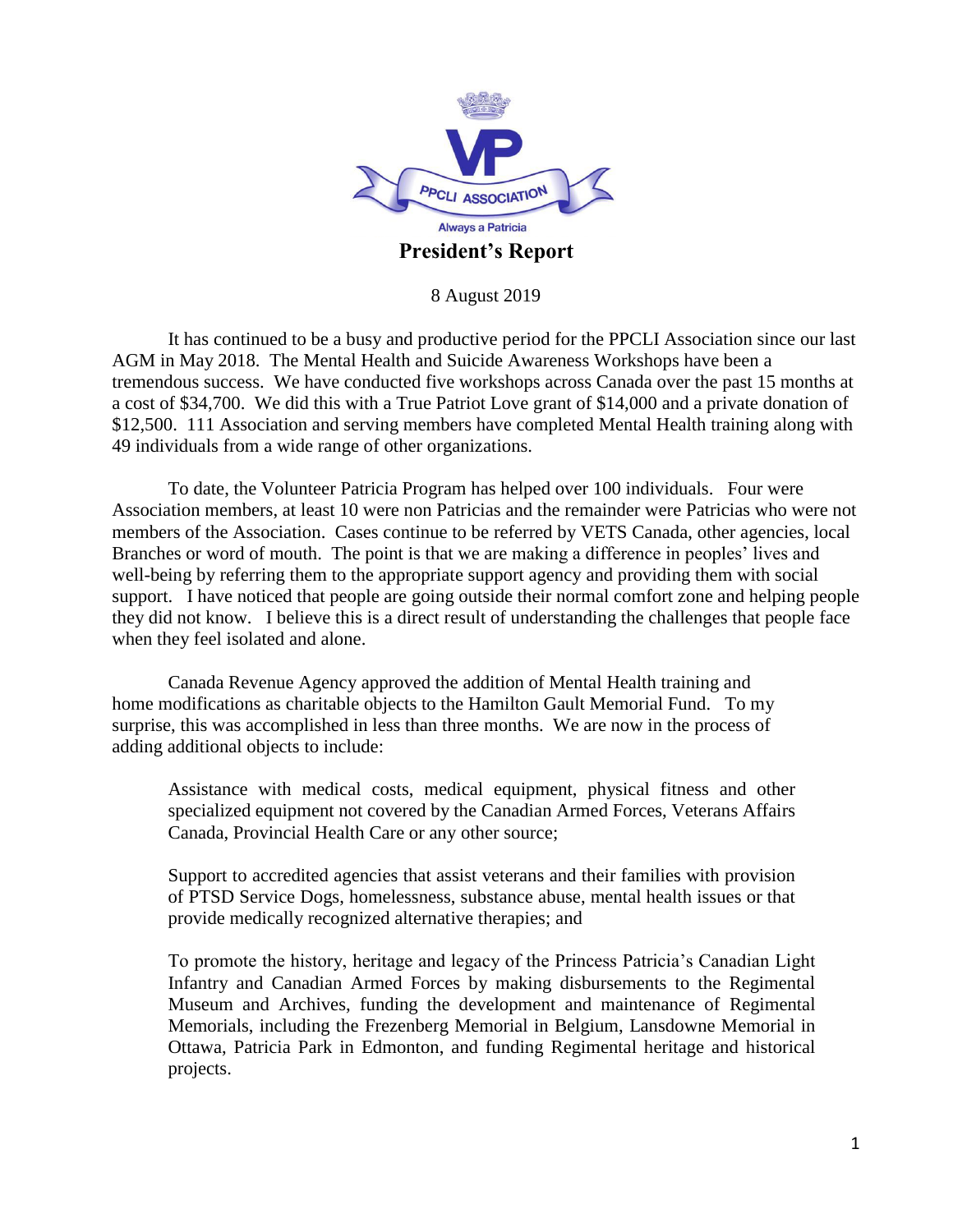At the August AGM we will be electing new members to the Board of Directors. Full disclosure, both Doug Salmon and I will stand for reelection as Vice President and President respectively. We will be nominating six new directors to the Board including Brittany Laramie and Sherri Casey Petersen who are both Patricia spouses. This will greatly assist us in understanding the challenges faced by families and improve our support to Veterans and their Families.

Three members of the Board will step down. Mike Austdal has been on the Board since 2010, serving as National Secretary, Chair of the Student Bursary Committee and President all while serving as President of the Wainwright Branch. Fred Goldring has been very active in the Association as President of the Edmonton Branch and joining the Board of Directors in 2015 as the membership chair. Art Chase also joined the Board in 2015.

We are also in the process of updating the purposes the Association. This is a complex process that will take  $14 - 16$  months. It involves ensuring the membership is aware of the proposed changes, updating our Articles of Continuance, ensuring that our purposes are synchronized in a number of documents ranging from the Regimental Manual, Association Bylaws, Director's Handbook and our website.

The theme for the 105<sup>th</sup> is "**Celebrating our PPCLI Veterans of the Past, Present and Future".** It will be a busy period which will culminate with a Dedication Service at Patricia Park on the morning of 10 August 2019, where we will add names of ten Patricias who made the ultimate sacrifice in World War One and Two and unveil 26 newly installed Personal Legacy Stones.

Congratulations to 3003 Battle River Cadet Corps who are the top PPCLI Cadet Corps for 2019.

Special thanks to the volunteers from the Edmonton, Wainwright and in particular the Calgary Branches who raised \$62,000 from the Calgary Casino. This combined with funds from True Patriot Love and the HGMF, will result in the following for 2019:

| \$22,500       |
|----------------|
| \$21,000       |
| \$12,500 (TBC) |
| \$10,525       |
| \$10,000       |
| \$10,000       |
| \$10,000       |
| \$5,300        |
| \$5,000        |
| \$1,500        |
| \$2,200        |
| \$110,525      |
|                |

In order to provide the same level of support in future years, we must continue to fundraise, especially as we continue the Mental Health and Suicide Awareness Workshops and increase our support to Veterans and Families. The Mental Health video will be shown at the AGM and distributed to Branches as an information and fundraising tool. You can donate by etransfer to [association@shaw.ca,](mailto:association@shaw.ca) by cheque to Hamilton Gault Memorial Fund, 4520 Crowchild Trail SW,